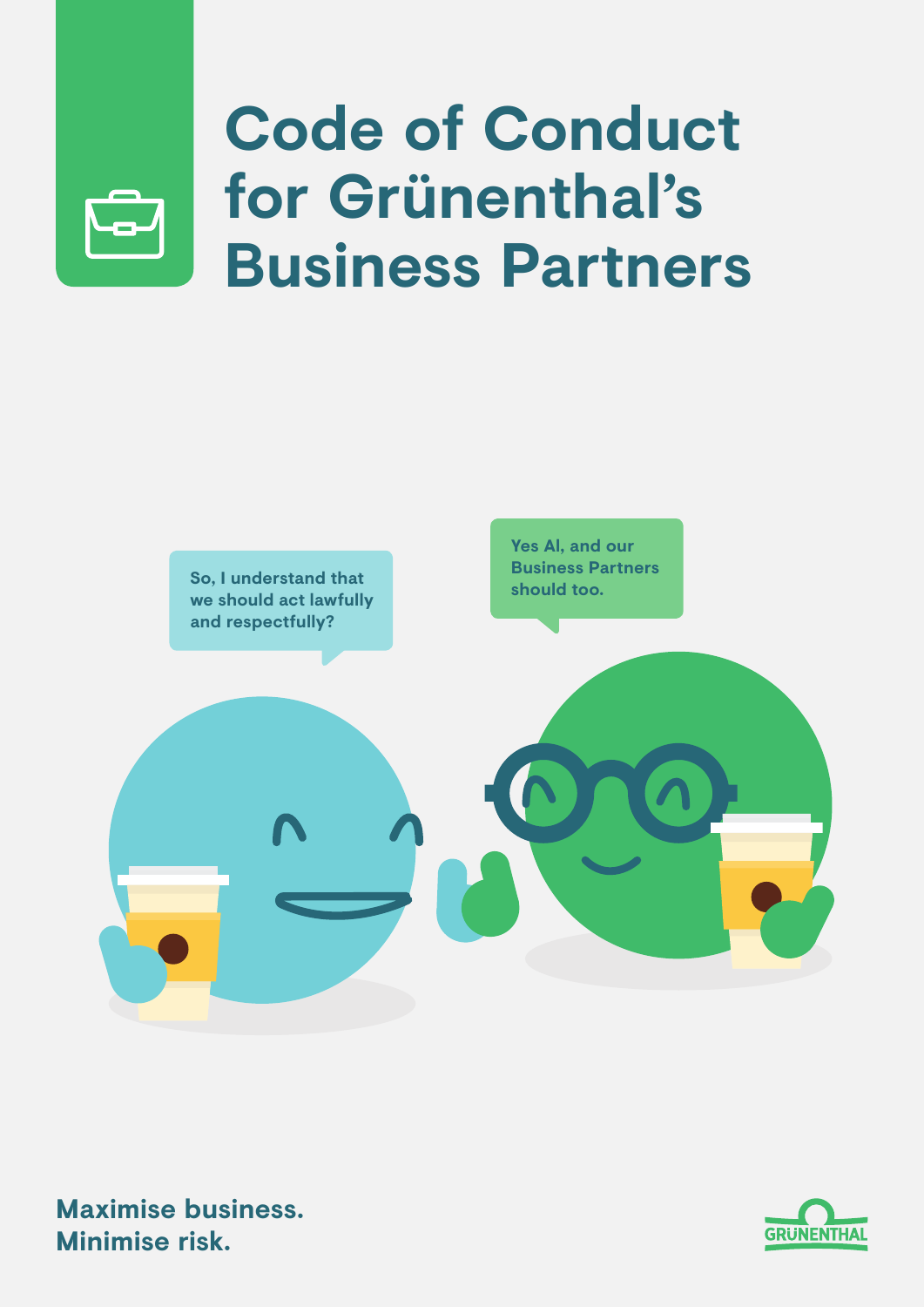### **Code of Conduct for Grünenthal's Business Partners**

**Integrity**

We expect all Business Partners to act with integrity and to comply with all applicable laws and regulations when undertaking business with and on behalf of Grünenthal. Business Partners must respect the applicable laws and regulatory framework and obtain and maintain the necessary documents such as admissions, certificates and approvals from local authorities.

All employees of a Business Partner should be encouraged to report concerns or illegal activities in the workplace and any such reports must be without any threat by the Business Partners of reprisal, intimidation or harassment. Business Partners shall investigate and take corrective action if needed.

#### **Health and safety**

Grünenthal has a systematic approach to health and safety. Grünenthal expects all of its Business Partners to also ensure compliance with the most recent standards by implementing a sound internal management and reporting system to protect the life and health of its employees, neighbours and the environment.

Grünenthal is committed to conducting its global business in compliance with all applicable laws and regulations, acting in line with the highest ethical standards and treating others with respect and integrity.

Our Business Partners are expected to act in the same manner. This Code of Conduct ("Code") does not constitute an exhaustive list of the applicable legal frameworks our business partners need to adhere to, but is intended to emphasise the most important topics for the Grünenthal Group.





# Introducing the Code of Conduct for Grünenthal's Business Partners

#### **Expectations**

Grünenthal firmly demands from all of its worldwide suppliers, distributors, resellers, sales agents, consultants and other business partners (each, a "Business Partner" and together, the "Business Partners") to carefully read this Code and to comply with it. Grünenthal will take appropriate action as soon as it becomes aware of any alleged or actual infringements. All Business Partners must ensure contractually and factually that their sub-suppliers and sub-contractors are bound by, and adhere to, the same obligations laid out in this Code.

Business Partners are expected and encouraged to contact Grünenthal's Compliance Organisation with any questions or concerns in connection with this Code. Communication may also be conducted on an anonymous basis via email:

compliance@grunenthal.com

or our Ethics Helpline:

ethicshelpline.grunenthal.com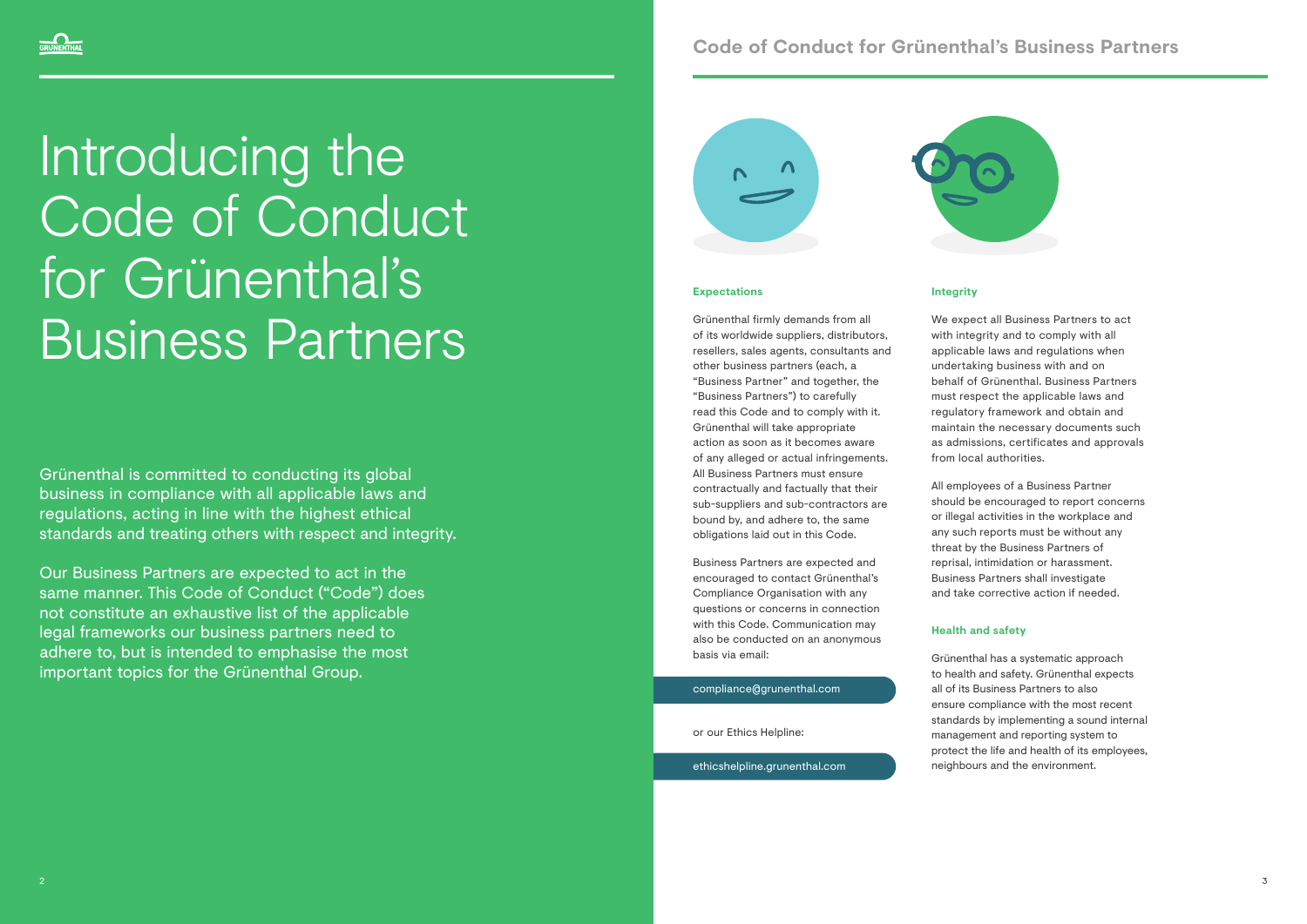

# Respect and fairness

#### **Protection of assets and confidentiality**

#### All Business Partners and all subcontractors and/or individuals acting on their behalf must respect Grünenthal's assets, business-related information and intellectual property rights. They must treat all information received in the course of the business relationship as strictly confidential to the extent that such information is not already publicly known or legally available to third parties. Also, Business Partners are expected to protect confidential information against unauthorised access and use and destroy

or return it to Grünenthal once it is no longer needed in the business relationship.

#### **Anti-Corruption and compliance**

All forms of corruption are strictly prohibited; i.e. the direct or indirect offer, granting or acceptance of illegitimate advantages to generate, maintain or accelerate business, including facilitation payments. All Business Partners must ensure that no advantages are exchanged in the course of their business relationships. Business Partners may only provide lawful, adequate, documented and transparent remuneration, gifts, hospitality, sponsoring and donations. Special diligence and stricter internal controls must be undertaken when interacting with public officials.

 $\bullet$ 

 $\bullet$ 

O

Grünenthal expects its Business Partners to install adequate internal measures for the prevention of business-related crimes and administrative offences, depending on the Business Partner's risk exposure, size and financial resources.

#### **Conflicts of interest**

All Business Partners, and all subcontractors and/or individuals acting on their behalf must avoid conflicts of interest with respect to:

- 
- 
- 

• their private activities.

• entities in which they, their close relatives or associates have financial or commercial interest.

• their business activities with other parties and their part in the business relationship with Grünenthal.

Existing conflicts of interest must be immediately disclosed to Grünenthal.

#### **Fair competition**

All Business Partners and all subcontractors and/or individuals acting on their behalf need to adhere to the applicable antitrust and competition laws to ensure fair competition. No Business Partner may, directly or indirectly, enter into any illegal agreements with its competitors nor may a Business Partner exchange sensitive information; e.g. regarding markets, customers, strategies, prices and the like. All Business Partners and all persons acting on their behalf may participate in public tenders and private sector bidding procedures only when they strictly follow the applicable laws and regulations of the tendering organisation

#### **Accurate books, records and tax declarations**

Business Partners are required to keep accurate books and records, as well as declaring all tax-relevant matters truthfully. These are indispensable parts of running a lawful and transparent business in a sustainable way. Grünenthal expects all of its Business Partners to be reliable market players and to act with the highest diligence in this respect.

**Grünenthal expects all of its Business Partners to treat its employees and all persons acting on its behalf in line with the highest ethical standards. All international and national conventions and laws in the area of fundamental rights must be adhered to.** 

**Business Partners must provide a workplace free of harassment and discrimination for reasons such as gender, race, nationality, age, religion, sexual orientation, gender identity, physical appearance, social origin, disability, union membership, family status or political opinions.** 

**They declare that they are not employing under-aged persons in their workforce in accordance with local and international regulations and international treaties regarding child labour.**

### **Code of Conduct for Grünenthal's Business Partners**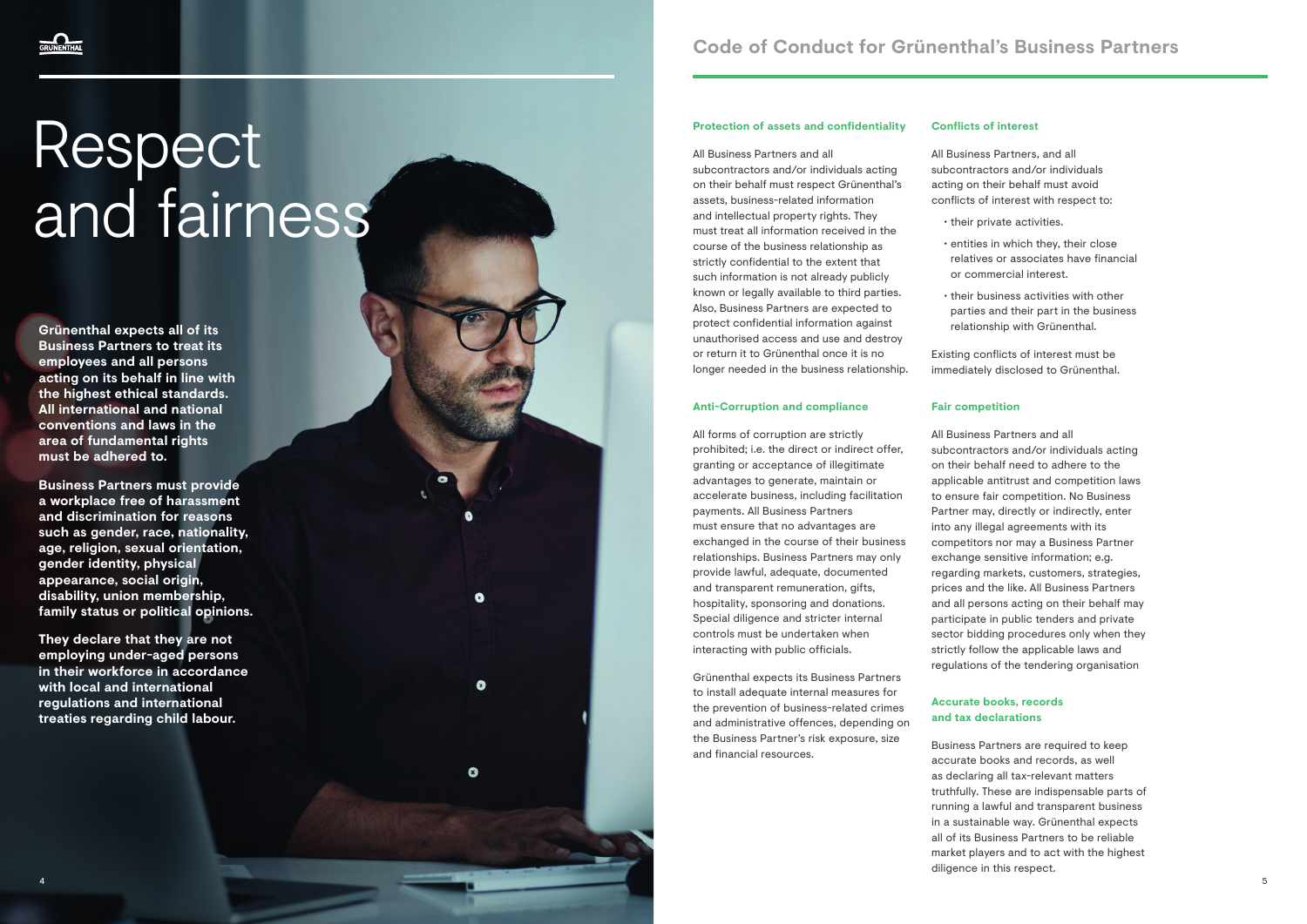#### **Customs duties and export controls/sanctions**

All Business Partners must ensure that they have their customs affairs handled by competent personnel and comply with all applicable customs duties. Business Partners must constantly monitor the most recent developments to ensure that current export control and sanction regulations are strictly followed.

#### **Environment**

Business Partners must comply with all applicable environmental regulations. All required environmental permits, licenses, information registrations and restrictions must be obtained, maintained and their operational and reporting requirements followed.

Business Partners must have systems in place to ensure a responsible and sustainable use of the natural resources and the safe handling, movement, storage, recycling, reuse, or management of waste, air emissions and wastewater discharges.

Any waste, wastewater or emissions with the potential to adversely impact human or environmental health shall be appropriately managed, controlled and treated prior to releasing it into the environment. Employees must be protected from overexposure to chemical, biological and physical hazards.

#### **Data protection**

All Business Partners must strictly adhere to all applicable data protection laws when collecting, processing, storing or otherwise handling personal data of their own employees, of their customers, suppliers, business partners and other data subjects.

#### **Duty to report**

All Business Partners must report any suspicions of a material breach of any obligation arising in connection with this Code, including in relation to its own sub-suppliers and sub-contractors to their Grünenthal business contact or to the Grünenthal Compliance Organisation.

#### **Audit rights**

Grünenthal has the right to audit Business Partners and have access to all relevant documents with respect to the obligations of a Business Partner under this Code. Grünenthal will inform the Business Partner on date, time, location and modalities of the audit beforehand, taking due care of the Business Partner's commercial interest.

Grünenthal reserves the right to have any such audit conducted by an independent third party. Costs of the audit will be borne by the Business Partner if the suspicions of a material breach of this Code turn out to be well-founded.

#### **Termination right and damages**

If there is a material breach of this Code by any Business Partner, Grünenthal has the right to terminate the business relationship with that Business Partner without notice and with immediate effect. Grünenthal, at its sole discretion, may (a) give a Business Partner a written warning of its intention to make use of this termination right ten days prior to exercising its termination right; and (b) allow the Business Partner to issue a written statement on the matter in question, which may be considered by Grünenthal.

Grünenthal is entitled to recover all damages that arise as a consequence of exercising this termination right and every breach of this Code.



We hereby acknowledge on behalf of the Business Partner that it recognises all obligations arising out of or in connection with this Code of Conduct and that it will comply with it as long as the business relationship lasts.

**Place, date**

#### **Authorised signatory and company stamp**

**Authorised signatory (if applicable) and company stamp**